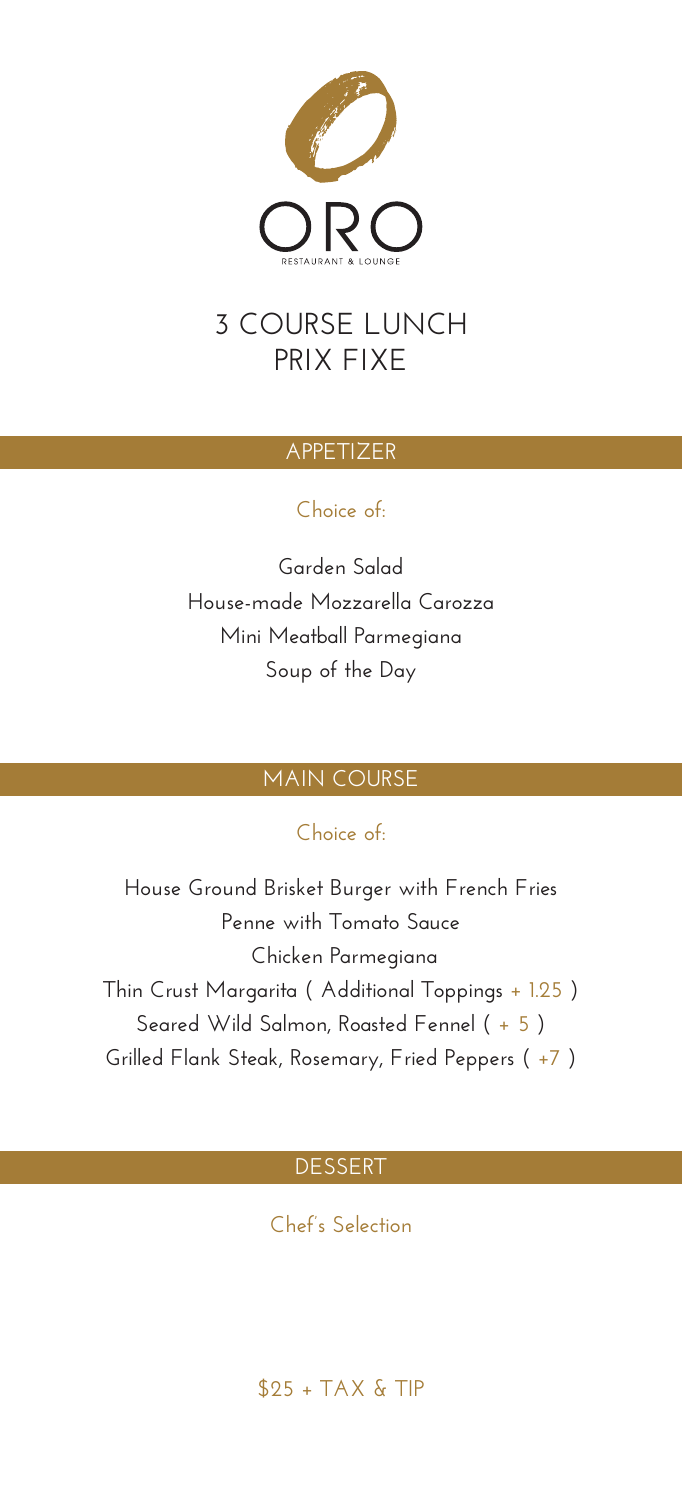

# **LUNCH**

# **STARTERS**

**Cornmeal Crusted Calamari 12.5 Quinoa, Kale, Asiago Arancini 9 House-Made Mozzarella Carozza 9 Mini Meatball Parmegiana 10 Shrimp Scampi, Lemon Caper Sauce 12 Tuna Tartare, Black Olive Tapenade 14**

# **SALAD**

**Mixed Baby Greens, Heirloom Tomatoes, Slow Roasted Shallot Vinaigrette 10**

**Roasted Baby Beets, Sautéed Tuscan Kale, Strawberries, Toasted Hazelnuts, Herbed Marscapone, Honey Vinaigrette 12**

> **Grilled Romaine Hearts, Smoked Egg Caesar 11**

**Gelato Salad Heirloom Tomato Salad, Baby Arugula, Basil Gelato 13**

**Roasted Exotic Mushrooms, Peppers, Raisin Caper, Puree, Carrots, Pea Shoots 16**

## **ADDITIONS**

**Chardonnay Chicken 4 Seared Steak Strips 5 Grilled Marinated Shrimp 6**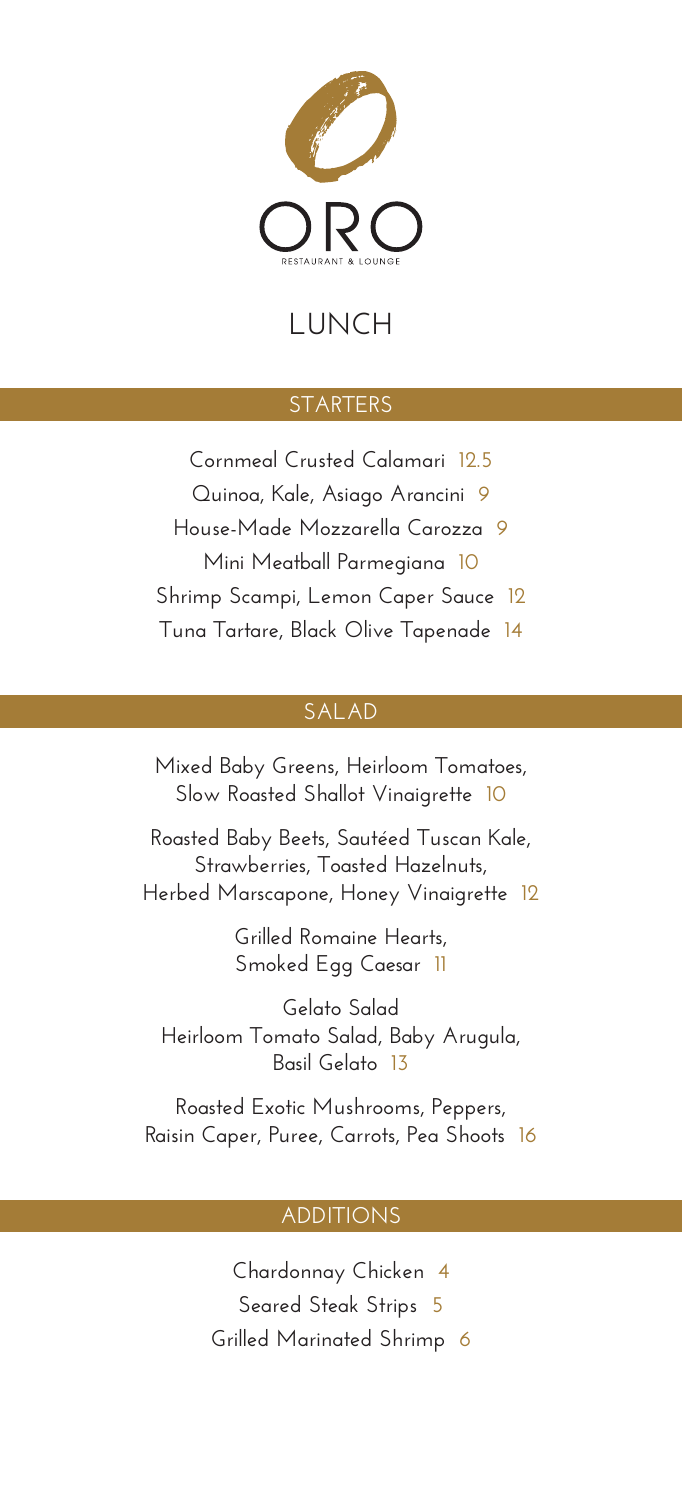# **SANDWICHES**

**Oro Bison Burger, Smoked Bacon Sauce 16**

**House Ground Brisket Burger 15**

**Breaded Chicken Breast, Melted Mozzarella, Aged Asiago On Ciabatta 13**

**Panelle Chickpea Patty, Ricotta, Parmesan Cheese 12**

**Grilled Italian Three Cheese Sandwich, Roasted Red Pepper, Arugula 13**

#### **PASTA**

**Penne with Tomato Basil Sauce 16**

**Buckwheat Cavatelli, Roasted Corn, Dandelion Greens, Truffle Vinaigrette 22**

> **Ricotta Gnocchi, Seasonal Vegetables, Parmesan Broth 16**

**Tagliatelle, Duck Bolognese, Green Peas 23**

**Quinoa Rigatoni, Basil And Pepperoni Ragu 16**

**Three Cheese Baked Macaroni, Artichoke Coconut Milk Béchamel 20**

**Spaghetti Squash, Seasonal Vegetable "Bolognese" 14**

**Spinach Fettuccini, Smoked Ham, Cherry Tomatoes, Summer Squash 21**

**Squid Ink Linguini, Shrimp, Mussels, Calamari, Clams 26**

#### **MEAT & POULTRY**

**1/2 Roasted Chicken, Lemon Garlic Rub 19 Chicken Cutlet Parmegiana 19 Veal Marsala, Sautéed Mushrooms, White Beans 22 Veal Cutlet Parmegiana 26 Rosemary Skirt Steak, Charred Peppers 25**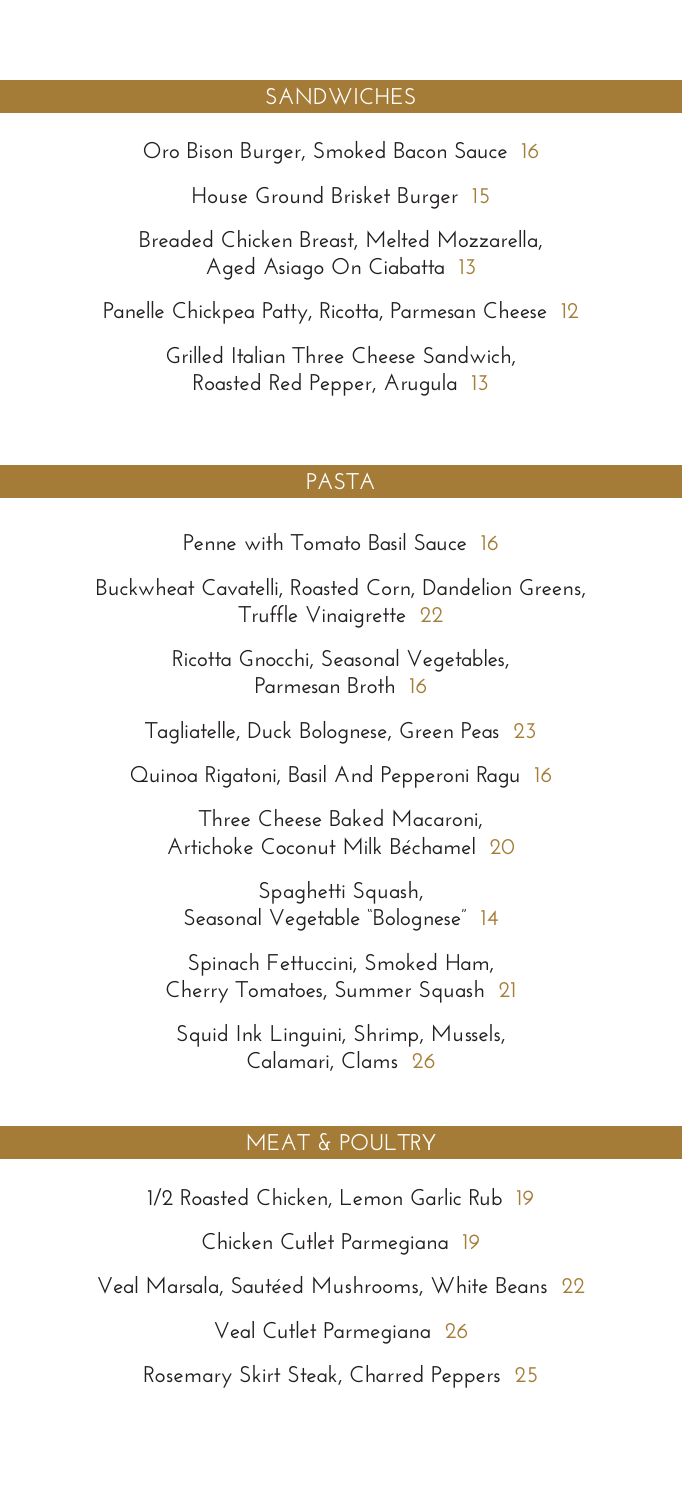#### **FISH**

**Baked Shrimp, Garlic Scapes, Lemon Verbena Olive Oil 25**

**Grilled Octopus, Pickled Jalapeños, Marinated Ramps, Marcona Almonds 25 Seared Wild Salmon, Roasted Fennel 23 Grilled Whole Branzino, Oregano Oil 25**

## **PIZZA**

## **Thin Crust**

**Oro Pizza - Tomato, Ham, Mushroom, Mozzarella, Arugula 18**

**Tomato, Three Cheese Blend, Basil 15**

**Artichoke, Aged Parmesan, Chardonnay Chicken, Roasted Apples 19**

> **Basil Pesto, Mozzarella, Seasonal Vegetables 16**

# **Cast Iron Deep Dish**

**Tomato, Mozzarella, Seasonal Vegetables 16 Tomato, Aged Asiago, Duck Confit, Figs 20 Pepperoni Ragu, Mozzarella, Basil 15**

# **SIDES**

# **5 each**

**Italian Herb Truffle Frites Roasted Fingerling Potatoes Porcini Risotto, Mascarpone Sautéed Haricots Verts Almondine Spinach Florentine Sautéed Seasonal Vegetables Corn Crème Brûlée**

**All ingredients come from locally grown farms. Consuming raw or under-cooked meats, poultry, seafood, shellfish or eggs may increase your risk of food borne illness.**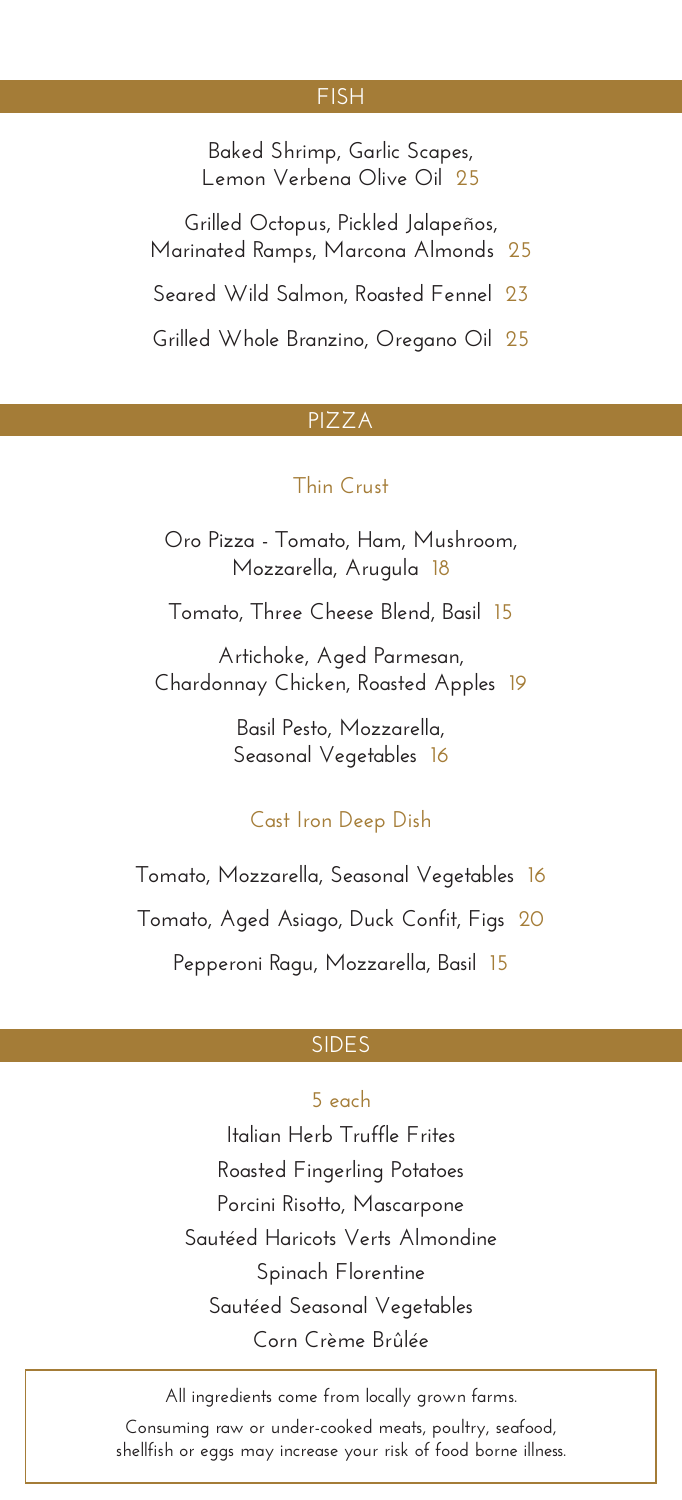

# **DINNER**

# **RAW BAR**

**East Coast Oysters / 6pcs 14 Jumbo Shrimp / 4pcs 16 Little Neck Clams / 6pcs 12**

#### **STARTERS**

**Clams Oreganata 13 Crunchy Calamari – Cornmeal Crusted 15 Tuna Tartare – Black Olive Tapenade 16 Prosciutto Di Parma with Seasonal Melon 14 Carrozza – House-made Mozzarella 10 Arancini – Quinoa, Kale, Asiago 11 Mini Meatballs Parmegiana – Tomato Basil Sauce 11 Grilled Cheese Sampler – Three Cheese Blend 13**

## **PIZZAS**

# **Thin Crust**

**Oro - Ham, Mushroom, Mozzarella, Arugula 17 Argento – Three Cheese Blend, Tomato, Basil, Evoo 15 Rame – Basil Pesto, Mozzarella, Seasonal Vegetables 16**

## **Cast Iron Deep Dish**

**Nichel – Artichoke Béchamel, Aged Parmesan, Chicken, Apples 19**

**Ottone – Aged Asiago, Duck Confit, Figs, Tomato 20**

**Bronzo – Pepperoni Ragu, Mozzarella, Basil 15**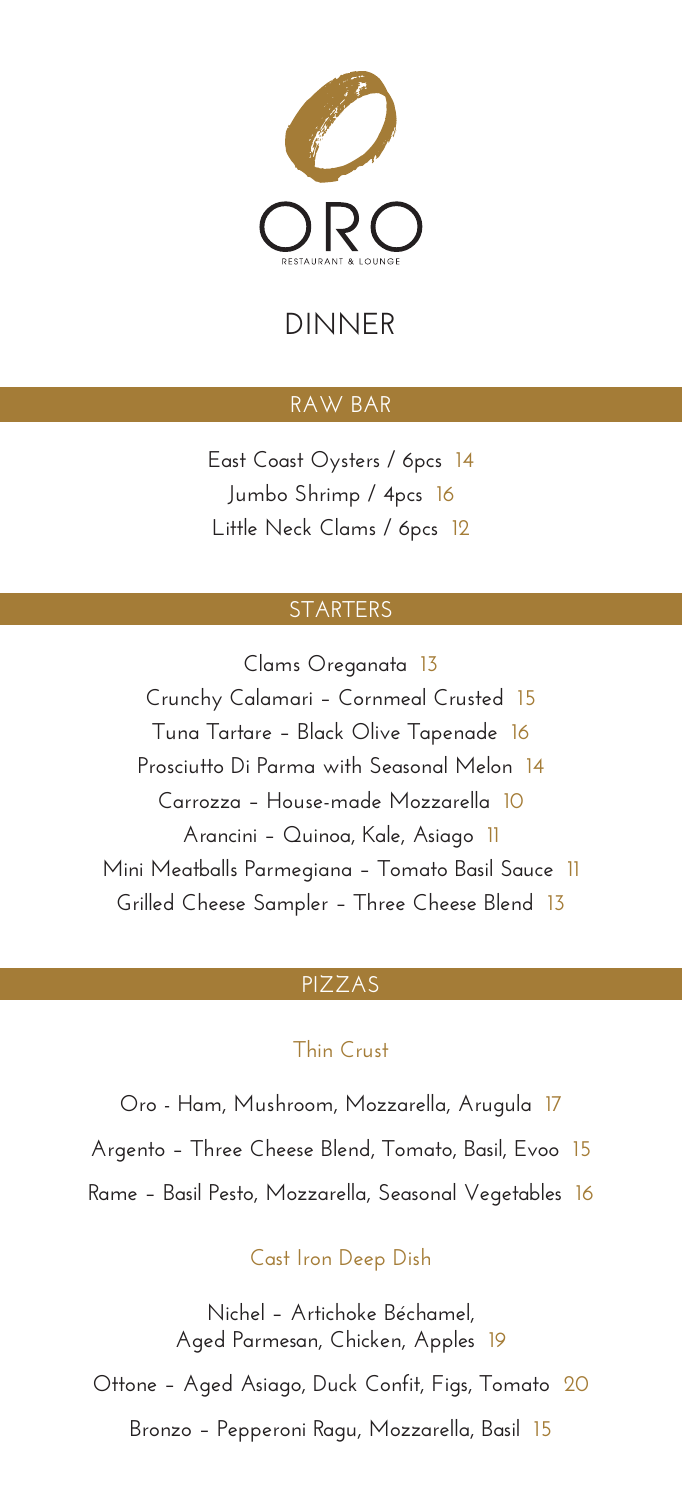## **SALAD**

**Gelato Salad – Heirloom Tomato Salad, Baby Arugula, Basil Gelato 13**

**Mixed Baby Greens – Heirloom Tomatoes, Shallot Vinaigrette 10**

**Romaine – Grilled Hearts, Smoked Egg Caesar 11**

**Chefs' Salad – Beets, Kale, Strawberries, Hazelnuts, Herbed Mascarpone, Honey Vinaigrette 14**

**Roasted Exotic Mushrooms, Peppers, Raisin Caper, Puree, Carrots, Pea Shoots 16**

#### **HOUSE-MADE PASTA**

**Tagliatelle – Duck Bolognese, Green Peas 26 Ravioli – Ricotta, Beets, Walnut Sauce 20 Three Cheese Baked Macaroni Artichoke & Coconut Milk Béchamel 22 Quinoa Rigatoni – Pepperoni Ragu, Basil 19 Buckwheat Cavatelli – Dandelion Greens, Corn, Truffle Vinaigrette 24 Spinach Fettuccini – Smoked Ham, Cherry Tomatoes, Seasonal Squash 23 Squid Ink Linguini – Shrimp, Mussels, Calamari, Clams 27 Spaghetti Squash – Seasonal Vegetable Bolognese 16 Ricotta Gnocchi – Seasonal Vegetables, Parmesan Broth 19**

#### **MEAT & POULTRY**

**All Chickens Are Organic**

**½ Roasted Chicken – Lemon Garlic Rub 22 Chicken Milanese –Tomato, Arugula, Mozzarella 21 Marinated Chicken – Port Wine, Figs, Carrot Puree 22 All Natural Veal Cutlet Parmegiana 28 Berkshire Pork Chop – Stuffed with Spinach, Walnuts 25**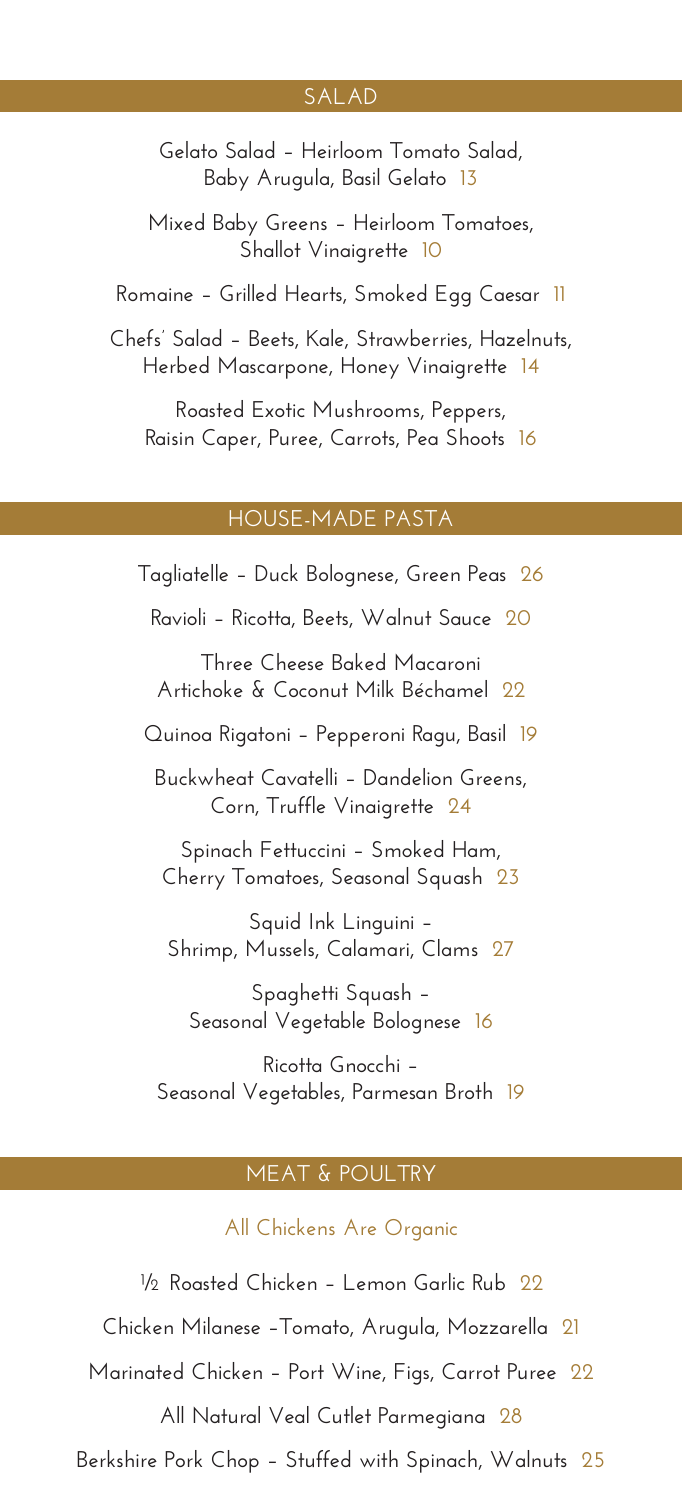# **THE BUTCHERS BLOCK**

**Dry-Aged Steaks From Double R Ranch**

**8 Oz Grilled Filet Mignon 37**

**Veal Chop – Mushroom Au Jus 39**

**28 Oz Tomahawk Ribsteak – Charred Peppers, Rosemary 52**

#### **THE FISHERMAN**

**Octopus – Pickled Jalapeños, Marcona Almonds, Ramps 28**

**Shrimp – Garlic Scapes, Lemon Verbena, Olive Oil 26**

**Salmon – Roasted Fennel 24**

**Sea Bass – White Wine Caper Sauce 26**

**Branzino 29**

# **SIDES**

## **The Greens**

**Broccoli Rabe 7 Seasonal Vegetables 7 Spinach Florentine 7 Haricots Verts Almondine 7**

# **The New Classics**

**Corn Crème Brûlée 8 Porcini Risotto, Mascarpone 8 Fingerling Potatoes 8 Creamy Polenta 8**

**All ingredients come from locally grown farms. Consuming raw or under-cooked meats, poultry, seafood, shellfish or eggs may increase your risk of food borne illness.**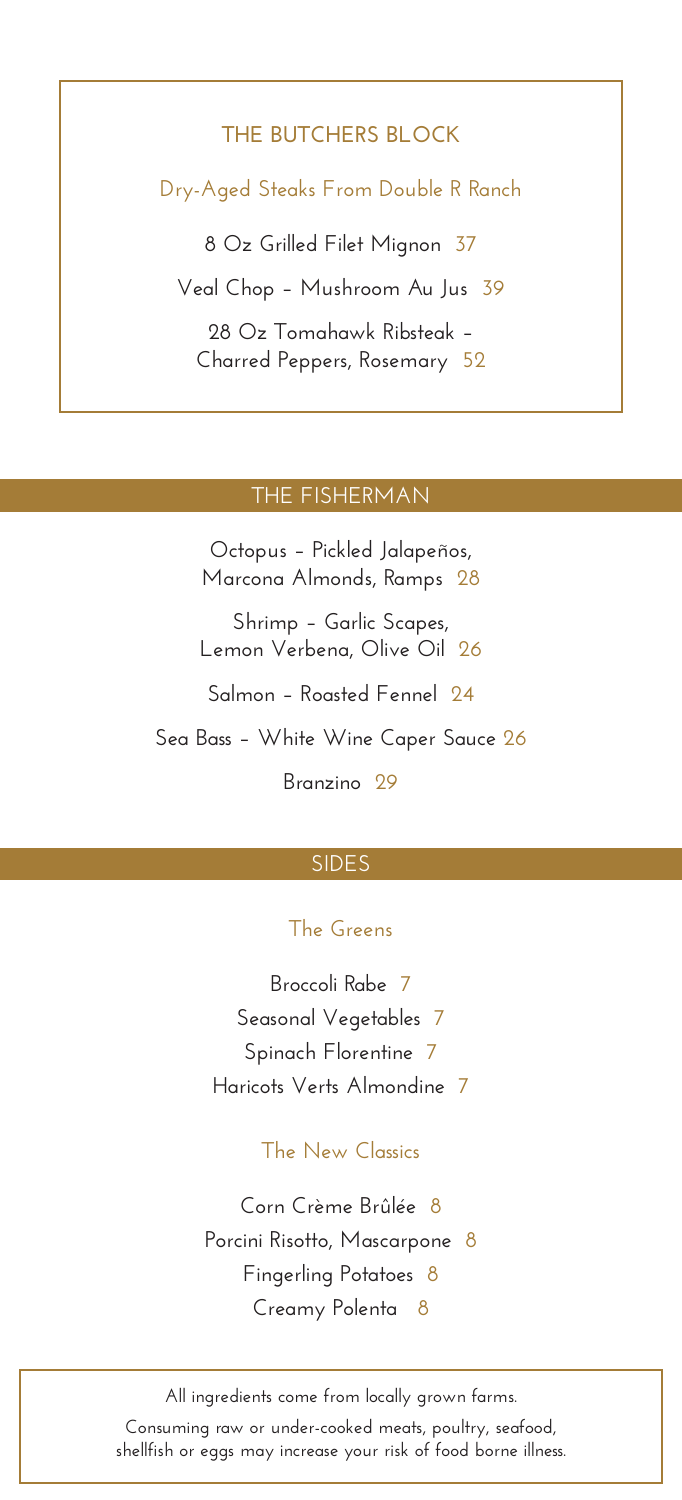

# **WINE**

| Rodney Strong Merlot (Sonoma County)                            | 51         |
|-----------------------------------------------------------------|------------|
| Rutherford Hill Merlot Napa Valley                              | 59         |
| Souverain Merlot Sonoma County                                  | 49         |
| Hess Select Syrah Sonoma County                                 | 38         |
| Oberon Cabernet Sauvignon Napa Valley                           | 56         |
| Stags Leap Cabernet Sauvignon Napa Valley                       | 105        |
| Kenwood Cabernet Sauvignon Sonoma                               | 51         |
| Robert Mondavi Cabernet Sauvignon Napa Valley                   | 63         |
| Simi Winery Cabernet Sauvignon Sonoma County                    | 65         |
| Castle Giocondo Rosso di Montalcino "Campo ai Sassi"<br>Tuscany | 48         |
| Riffing Chianti Classico Riserva Ducale Gold Tuscany            | 92         |
| Ruffino "Lodola Nuova" Vino Nobile di Montepulciano<br>Tuscany  | 49         |
| Castello di Gabbiano Chianti Classico Tuscany                   | 41         |
| Sette Ponti "Crognolo" Tuscany                                  | 69         |
| Donnafugata "Sedara" Nero d'Avola Sicily                        | 40         |
| Masi Amarone Costasera Veneto                                   | 115        |
| Luigi Righetti Amarone Veneto                                   | 85         |
| Sartori Amarone                                                 | 89         |
| Bertani Amarone Villa Aruedi Veneto                             | 135        |
| Dom Perignon Champagne                                          | 280        |
| Veuve Clicquot Brut Champagne                                   | 145        |
| Moet & Chandon Brut Imperial Champagne                          | <b>140</b> |
| Piper Sonoma Brut Sonoma                                        | 39         |
| Villa Sandi Prosecco Italy                                      | 39         |
| Donnafugata Anthilia Cataratto/Ansonica Sicily                  | 39         |
| Salviano Orvieto Classico Umbria                                | 41         |